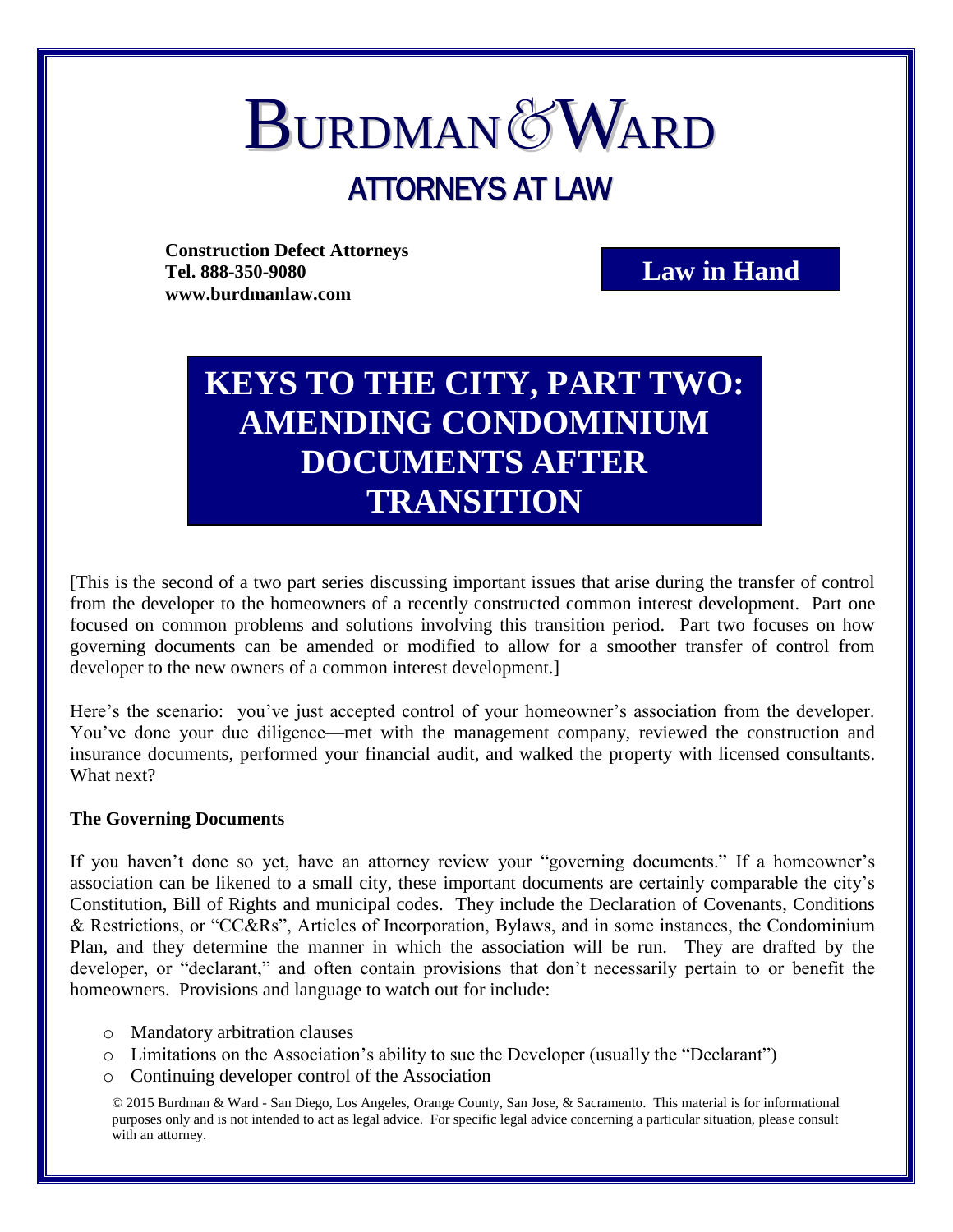- o Unclear definitions of Association's maintenance responsibilities
- o Occupancy restrictions that may discriminate unfairly
- o Lack of enforcement mechanisms for the Board of Directors

It is not as uncommon as you might think to find this type of language in CC&Rs upon transfer of control from the developer. If that is the case in your association, something should be done to modify the language of these documents to protect the interests of the homeowners. How can this language be modified? By amending the CC&Rs.

# **Amending the CC&Rs**

California Code of Civil Procedure ("CCP") §4270 authorizes association members to amend CC&Rs as provided by statute or in the CC&Rs themselves. Amendments under typical CC&R provisions are only effective after the following has occurred:

- 1) The appropriate percentage of owners under the governing documents have given their approval;
- 2) Either a duly designated officer or the President of the HOA has certified in writing that the appropriate percentage was reached; and,
- 3) The writing has been recorded in the county where the association is located.

*(Note that some CC&Rs require a "super-majority" of approvals—66%, 75%, sometimes even 100%!)*

Allowing one officer to certify that enough owners approved the amendment saves a tremendous amount of time over the bother of obtaining written approvals from each homeowner. Unfortunately, some CC&Rs contain these provisions. Our advice: obtain each of those signatures one last time to amend this particular provision to follow §4270!

If your association's CC&Rs do **not** contain a procedure that allows you to amend at any time, you may still do so by petitioning under §4275, under the following conditions:

- 1) The proposed amendment must be distributed to all of the owners by first class postage prepaid mail or personal delivery at least 15 days prior to seeking approval of the amendment;
- 2) Over 50 percent approval of the separate interest owners is given (unless a higher percentage is required by the CC&Rs), which has been certified in writing by an officer on a notarized certificate; and
- 3) The amendment and certified statement is recorded in the county(ies) where the project is located and a copy distributed to all owners  $(1<sup>st</sup>$  class postage prepaid or personal delivery) "within a reasonable time after the amendment is recorded."

# **Developer Provisions**

Very common to CC&Rs is language that pertains solely to developers, including provisions intended to help complete construction of the project or market the units for sale. CCP §4230 provides a method for deleting developer provisions that no longer apply once the homeowners have assumed control of the association.

© 2015 Burdman & Ward - San Diego, Los Angeles, Orange County, San Jose, & Sacramento. This material is for informational purposes only and is not intended to act as legal advice. For specific legal advice concerning a particular situation, please consult with an attorney.